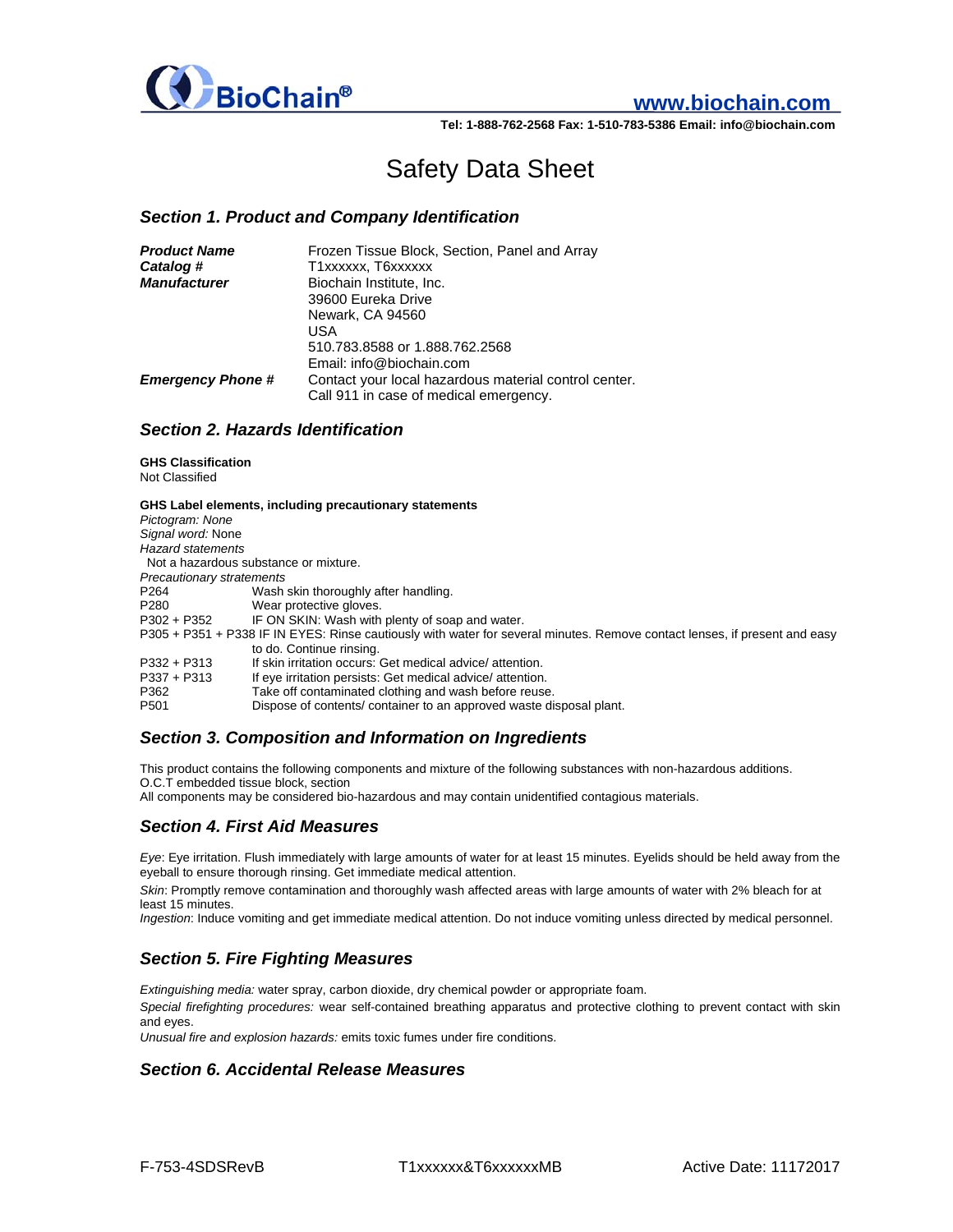

**www.biochain.com** 

**Tel: 1-888-762-2568 Fax: 1-510-783-5386 Email: info@biochain.com**

If released or spilled, Keep unnecessary personnel away. Wipe up with absorbent material and wash area thoroughly as infectious material.

#### *Section 7. Handling and Storage*

Always wear recommended personal protective equipment. Handling and use as infectious material. Protect workers and environment. Store product in a safe place. See COA for storage information. Avoid unauthorized access.

# *Section 8. Exposure Controls/Personal Protection*

*Effects of Overexposure:* N/A *Respiratory Protection:* Wear masks while handling protein sample. *Ventilation*: General ventilation. Fume hoods should maintain a minimum face velocity of 100 lfm. *Protective Glove:* General lab safe impermeable gloves *Eye Protection:* Wear splash goggles or full-face shield. Keep eyewash station in working order. *Handling and Storage:* Wear appropriate protective clothing and avoid using sharp material such as needle, blade or broken glasses. Store in cold. *Environment Protection:* Treat all lab supplies that have contaminated with protein product with 2% bleach for 30 minutes, then autoclave for reusing or through away as biohazards.

## *Section 9. Physical and Chemical Properties*

**Appearance:** Solid **Melting Point**: N/A **Specific Gravity:** N/A **Vapor Density & Pressure:** N/A **Solubility in H2O:** N/A

#### *Section 10. Stability and Reactivity*

**Stability and Reactivity:** The product is stable under recommended storage conditions. **Incompatibility:** N/A **Hazardous Decomposition Products:** N/A

#### *Section 11. Toxicological Information*

N/A

#### *Section 12. Ecological Information*

The product itself and its products of degradation are not toxic.

#### *Section 13. Disposal Considerations*

*Waste Disposal:* Disposal any waste generated by working with this product as biohazards, such as gel running buffer, column washing or elute buffer, pipette tip, tubes, bench dapper or Kimwipe. 1) Treat waste with 2% bleach for 30 minutes; 2) autoclave; 3) through away as biohazards material.

Please consult local, state and federal regulation on additional guidance on disposal.

#### *Section 14. Transport Information*

DOT (US) - Not dangerous goods. IMDG - Not dangerous goods. IATA - Not dangerous goods.

*Additional Transport Information:* transport in accordance with local, state and national regulations.

# *Section 15. Regulatory Information*

*No SARA Hazards*